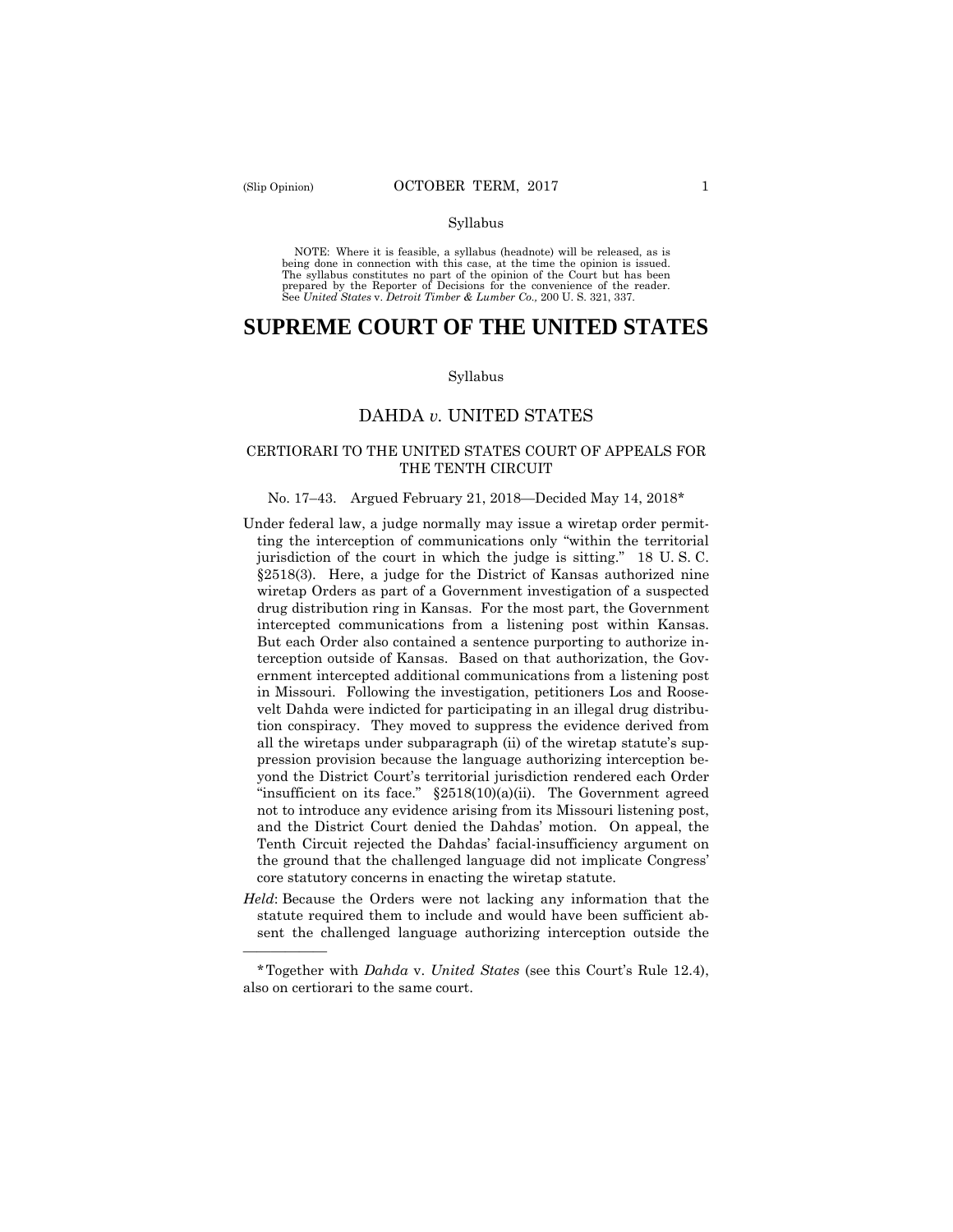#### Syllabus

court's territorial jurisdiction, the Orders were not facially insufficient. Pp. 6–12.

(a) The Tenth Circuit applied the "core concerns" test from *United States* v. *Giordano*, 416 U. S. 505, and held that subparagraph (ii) applies only where the insufficiency reflects an order's failure to satisfy the "statutory requirements that directly and substantially implement the congressional intention to limit the use of " wiretapping, *id.*, at 527. The court identified two such core concerns and concluded that neither applies to the statute's territorial limitation. But *Giordano* involved a different suppression provision—subparagraph (i)—which applies only when a "communication was unlawfully intercepted." §2518(10)(a)(i). The underlying point of *Giordano*'s limitation was to help distinguish subparagraph (i) of §2518(10)(a) from subparagraphs (ii) and (iii). It makes little sense to extend the "core concerns" test to subparagraph (ii) as well. Subparagraph (ii) therefore does not include a *Giordano*-like "core concerns" requirement. Pp. 6–8.

(b) That said, this Court also cannot fully endorse the Dahdas' interpretation of the statute. The Dahdas read subparagraph (ii) as applying to any legal defect that appears within the four corners of an order. Clearly, subparagraph (ii) covers at least an order's failure to include information required by  $\S$ §2518(4)(a)–(e). But that does not mean that every defect that may conceivably appear in an order results in an insufficiency. Here, the sentence authorizing interception outside Kansas is surplus. Its presence is not connected to any other relevant part of the Orders. Absent the challenged language, every wiretap that produced evidence introduced at the Dahdas' trial was properly authorized under the statute. While the Orders do not specifically list the territorial area where they could lawfully take effect, they clearly set forth the authorizing judge's territorial jurisdiction—the District of Kansas. And the statute itself presumptively limits every Order's scope to the issuing court's territorial jurisdiction. This interpretation of the term "insufficient" does not, as the Dahdas contend, produce bizarre results. Rather, it makes sense of the suppression provision as a whole. Pp. 8–12.

853 F. 3d 1101 (first judgment) and 852 F. 3d 1282 (second judgment), affirmed.

BREYER, J., delivered the opinion of the Court, in which all other Members joined, except GORSUCH, J., who took no part in the consideration or decision of the cases.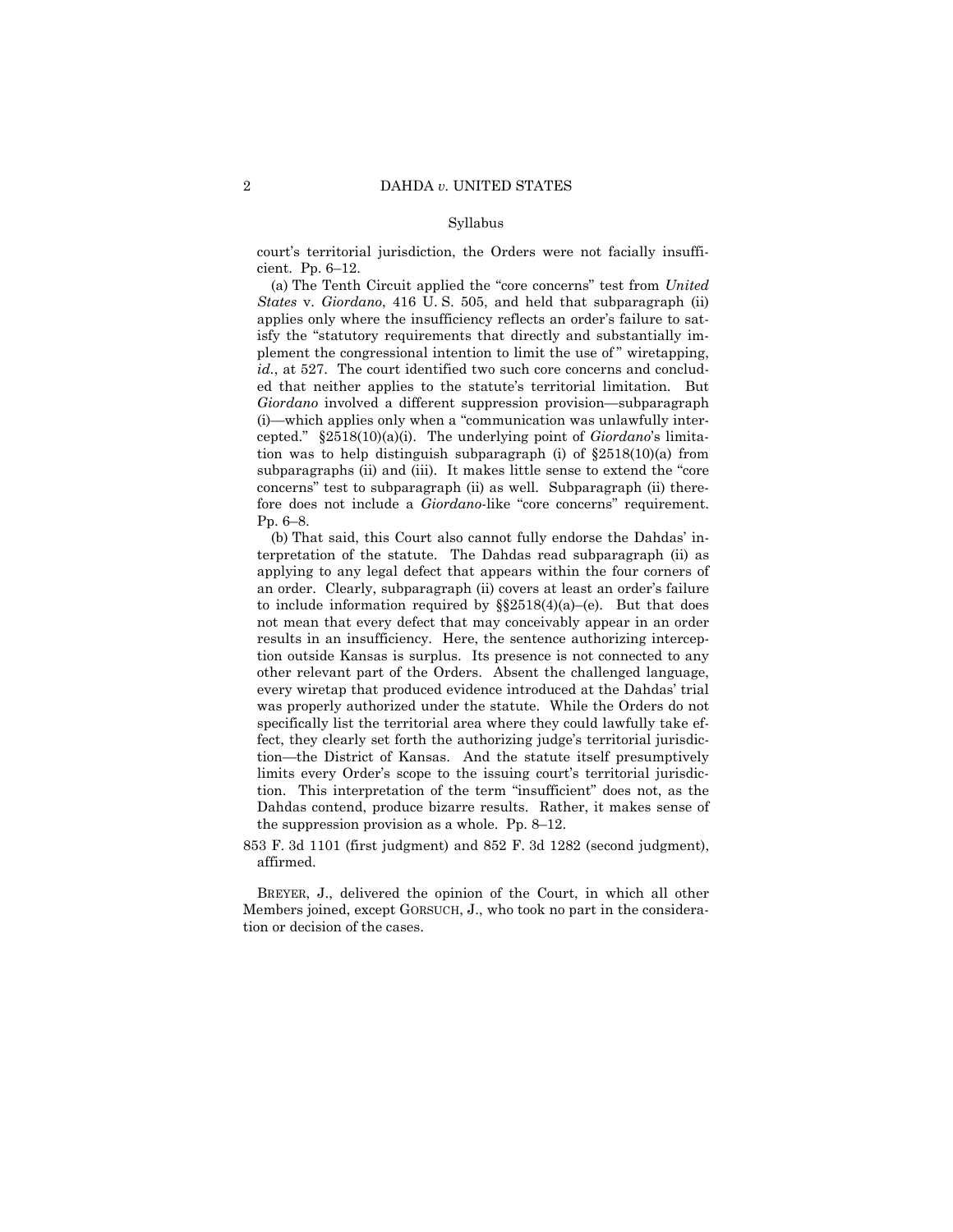preliminary print of the United States Reports. Readers are requested to notify the Reporter of Decisions, Supreme Court of the United States, Wash- ington, D. C. 20543, of any typographical or other formal errors, in order that corrections may be made before the preliminary print goes to press. NOTICE: This opinion is subject to formal revision before publication in the

## $\frac{1}{2}$  ,  $\frac{1}{2}$  ,  $\frac{1}{2}$  ,  $\frac{1}{2}$  ,  $\frac{1}{2}$  ,  $\frac{1}{2}$  ,  $\frac{1}{2}$ **SUPREME COURT OF THE UNITED STATES**

#### $\frac{1}{2}$  ,  $\frac{1}{2}$  ,  $\frac{1}{2}$  ,  $\frac{1}{2}$  ,  $\frac{1}{2}$  ,  $\frac{1}{2}$ No. 17–43

## LOS ROVELL DAHDA, PETITIONER *v.* UNITED **STATES**

## ROOSEVELT RICO DAHDA, PETITIONER *v.* UNITED STATES

## ON WRIT OF CERTIORARI TO THE UNITED STATES COURT OF APPEALS FOR THE TENTH CIRCUIT

#### [May 14, 2018]

JUSTICE BREYER delivered the opinion of the Court.

A federal statute allows judges to issue wiretap orders authorizing the interception of communications to help prevent, detect, or prosecute serious federal crimes. See Omnibus Crime Control and Safe Streets Act of 1968, 18 U. S. C. §2510 *et seq.* The statute requires the judge to find "probable cause" supporting issuance of the order, and it sets forth other detailed requirements governing both the application for a wiretap and the judicial order that authorizes it. See §2518*.* 

The statute provides for the suppression of "the contents of any wire or oral communication" that a wiretap "intercept[s]" along with any "evidence derived therefrom" if

"(i) the communication was unlawfully intercepted;

"(ii) the order of . . . approval under which it was intercepted is insufficient on its face; or

"(iii) the interception was not made in conformity with the order of authorization or approval."  $§2518(10)(a)$ .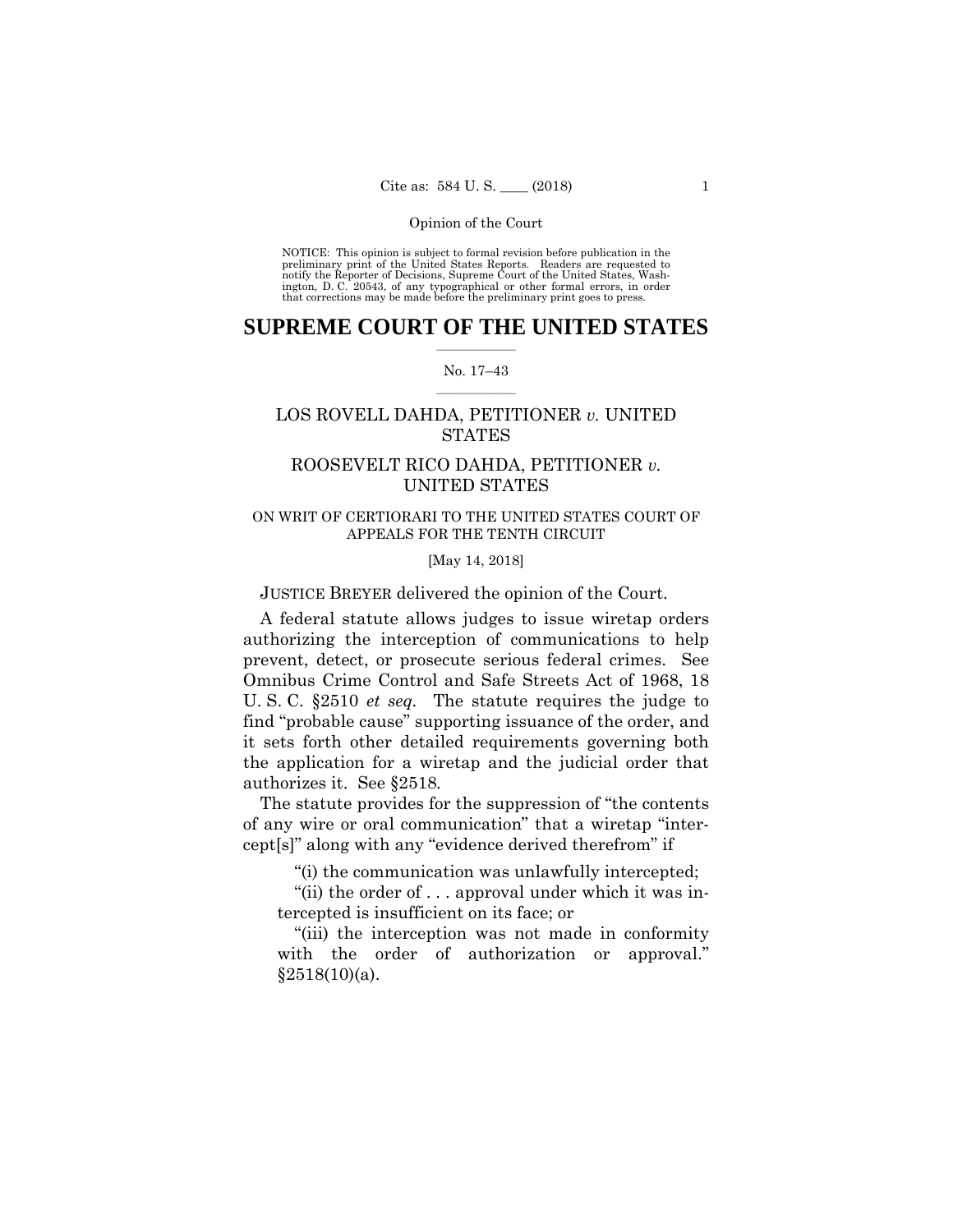This litigation concerns the second of these provisions the provision that governs the "insufficien[cy]" of an order "on its face."  $\S 2518(10)(a)(ii)$ .

Los and Roosevelt Dahda—defendants in the trial below and petitioners here—sought to suppress evidence derived from nine wiretap Orders used to obtain evidence of their participation in an unlawful drug distribution conspiracy. They argue that each Order is "insufficient on its face" because each contains a sentence authorizing interception "*outside* the territorial jurisdiction" of the authorizing judge, App. 97 (emphasis added), even though the statute normally allows a judge to authorize wiretaps only *within*  his or her "territorial jurisdiction," §2518(3).

In deciding whether each Order was "insufficient on its face," we assume that the Dahdas are right about the "territorial" requirement. That is to say, we assume the relevant sentence exceeded the judge's statutory authority. But none of the communications unlawfully intercepted outside the judge's territorial jurisdiction were introduced at trial, so the inclusion of the extra sentence had no significant adverse effect upon the Dahdas. Because the remainder of each Order was itself legally sufficient, we conclude that the Orders were not "insufficient" on their "face."

> I A

As we just said, the relevant statute permits a judge to issue an order authorizing the Government to intercept wire communications for an initial (but extendable) period of 30 days. §2518(5). To obtain that order, the Government must submit an application that describes the particular offense being investigated as well as the type of communications it seeks to intercept; that sets forth the basis for an appropriate finding of "probable cause"; that explains why other less intrusive methods are inadequate,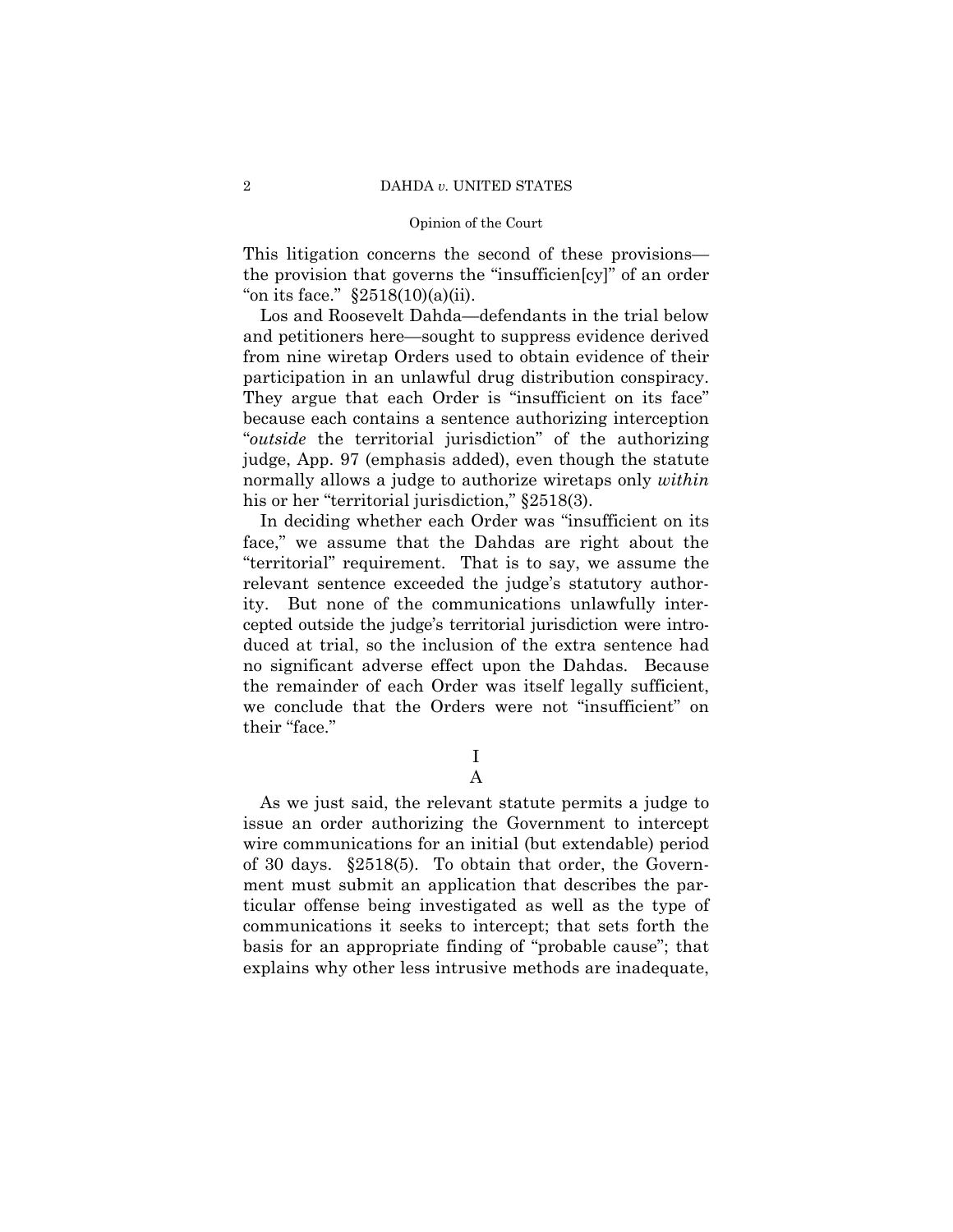have failed, or are too dangerous to try; and that meets other requirements, showing, for example, authorization by a specified governmental official. §2518(1). If the judge accepts the application, finds probable cause, and issues an authorizing order, that order must itself contain specified information, including, for example, the identity of the "person" whose "communications are to be intercepted"; the "nature and location of the [relevant] communications facilities"; a "particular description of the type of communication sought to be intercepted"; a statement of the "particular offense" to which the intercept "relates"; the "identity of the agency authorized to intercept"; the identity of the "person authorizing the application"; and "the period of time during which" the "interception is authorized."  $\S$ §2518(4)(a)–(e).

A judge's authorizing authority normally extends only within statutorily defined bounds. The statute specifies that an order can permit the interception of communications "within the territorial jurisdiction of the court in which the judge is sitting." §2518(3). (There is an exception allowing interception beyond the judge's territorial jurisdiction if the judge authorizes a "mobile interception device," *ibid.*, but the parties now agree that exception does not apply to these Orders.) The Government here adds (without the Dahdas' disagreement) that an intercept takes place *either* where the tapped telephone is located *or*  where the Government's "listening post" is located. See §2510(4) (defining "intercept" as "the aural or other acquisition of the contents of any wire, electronic, or oral communication through the use of any electronic, mechanical, or other device"); see also Brief for Petitioners 11; Brief for United States 6. As so interpreted, the statute generally requires that one or the other or both of these locations must be found within the authorizing judge's "territorial jurisdiction."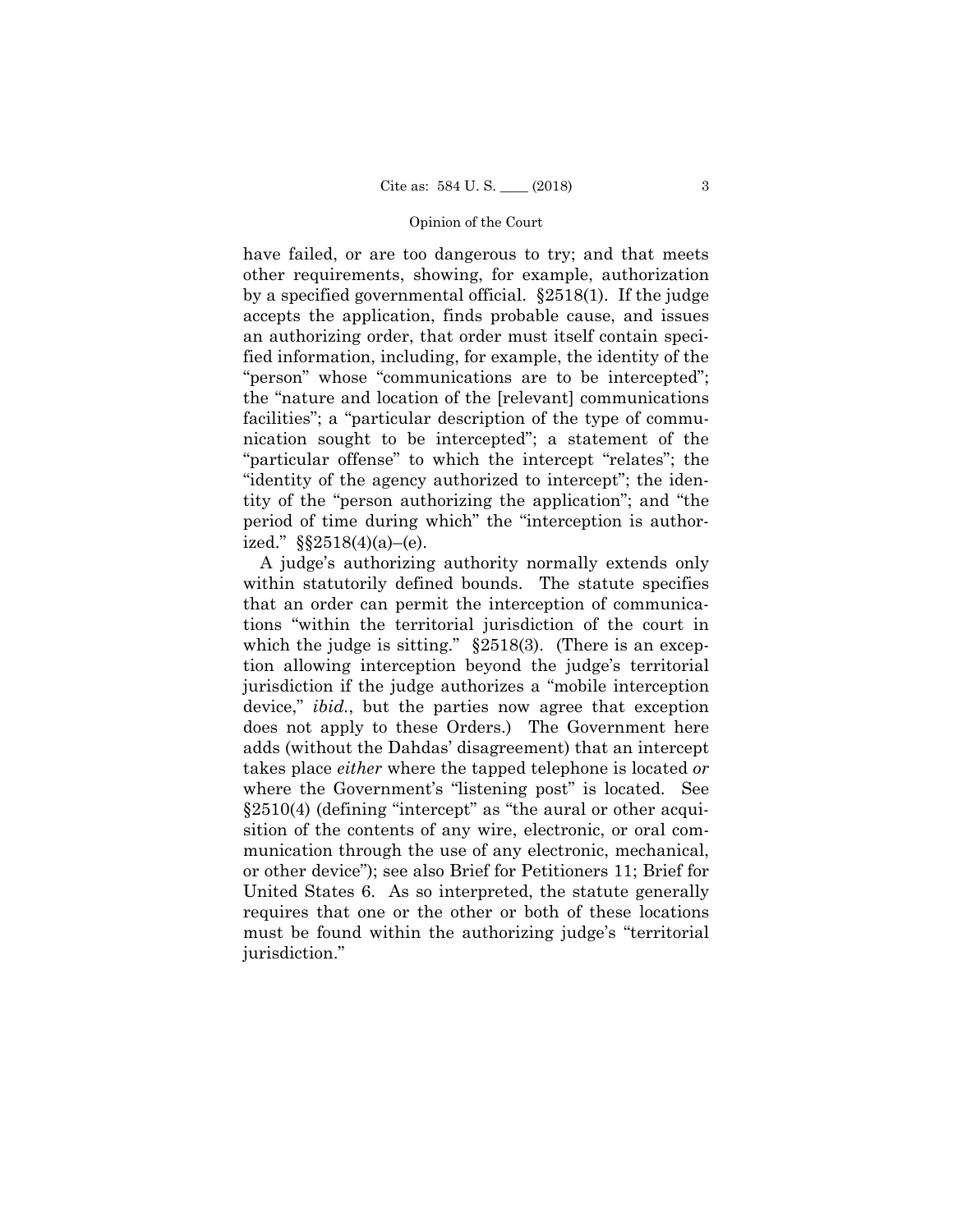#### B

In 2011, the Government began investigating a suspected drug distribution ring based in Kansas. It submitted an application asking a federal judge for the District of Kansas to issue nine related wiretap Orders, and the judge issued them. For present purposes we assume, see *infra*, at 10–11, that all nine Orders met all statutory requirements with one exception. Each Order contained a sentence that read as follows:

"Pursuant to Title 18, United States Code §2518(3), it is further Ordered that, in the event TARGET TELEPHONE #1, TARGET TELEPHONE #3 and TARGET TELEPHONE #4, are transported *outside the territorial jurisdiction of the court*, interception may take place in any other jurisdiction within the United States." App. 105 (under seal) (emphasis added); see also *id.,* at 97, 114, 123, 132, 140, 149, 158, 166, 174 (Orders containing identical language but targeting different telephones).

Although they disputed it below, the parties now agree that this sentence could not lawfully allow a wiretap of a phone that was located outside Kansas in instances where the Government's listening post was also located outside of Kansas.

Pursuant to these Orders, the Government listened from a listening post within Kansas to conversations on mobile phones that were located within Kansas and conversations on mobile phones that were located outside of Kansas. But, in one instance, the Government listened from a listening post *outside* of Kansas (in Missouri) to conversations on a mobile phone that was also outside of Kansas (in California). That one instance concerned a mobile phone (Target Telephone #7) belonging to Philip Alarcon.

In 2012, the Government indicted the Dahdas and several others, charging them with conspiracy to buy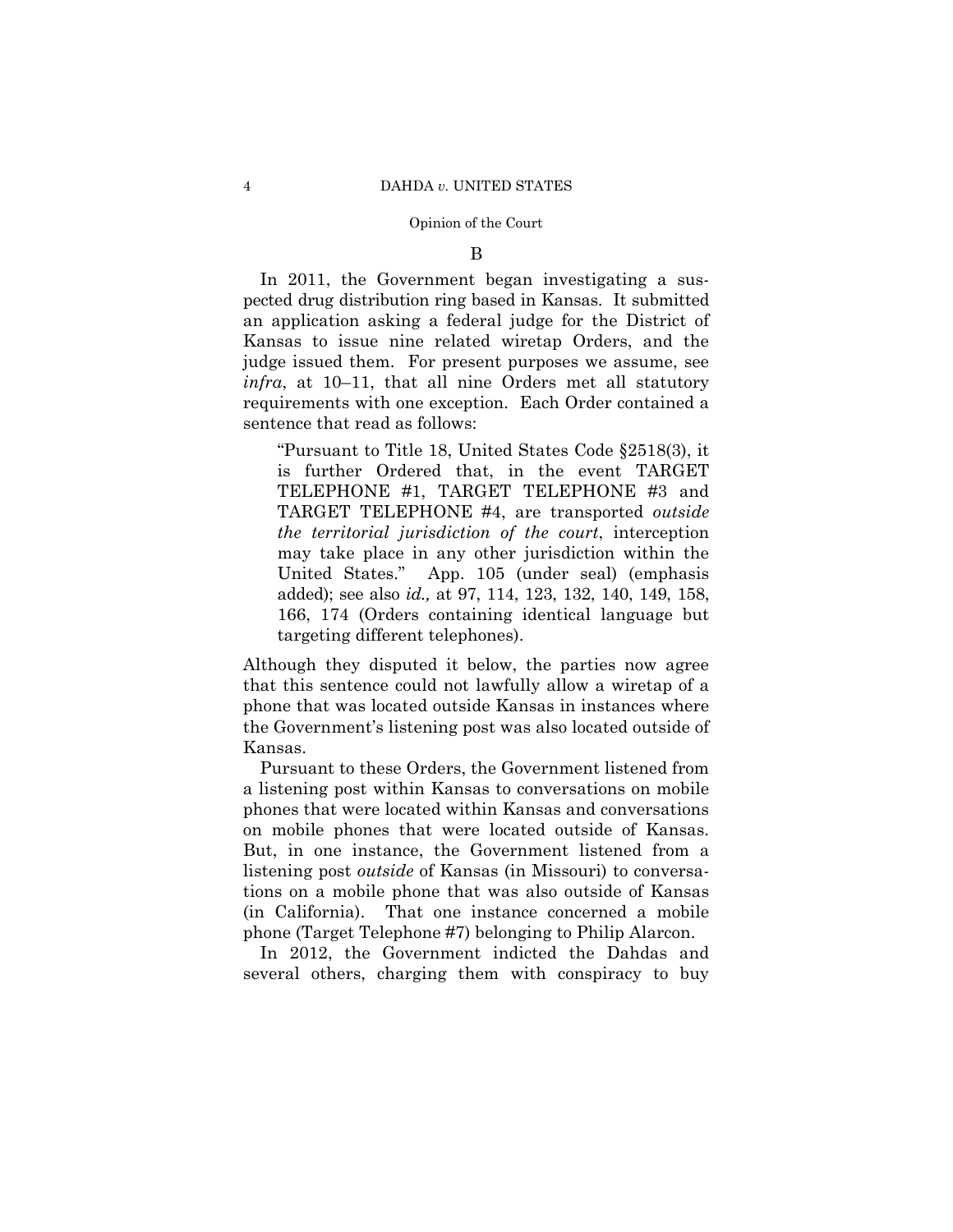illegal drugs in California and sell them in Kansas. Prior to trial, the Dahdas moved to suppress all evidence derived from the wiretaps authorized by the nine Orders on the ground that the District Court could not authorize the interception of calls from the Missouri listening post to and from Alarcon's mobile phone in California. In its response, the Government said it would not introduce any evidence arising from its Missouri listening post. A Magistrate Judge and subsequently the District Court denied the Dahdas' suppression motion. App. to Pet. for Cert. 59a–76a.

The Dahdas appealed. They argued that, even though the Government did not use any wiretap information from the Missouri listening post, the court should have suppressed all evidence derived from any of the Orders. That, they said, is because each Order was "insufficient on its face" given the extra sentence authorizing interception outside Kansas. Hence the second subparagraph of the statute's suppression provision required the evidence to be suppressed.  $§2518(10)(a)(ii)$ .

The U. S. Court of Appeals for the Tenth Circuit rejected this argument on the ground that the claimed insufficiency concerned the statute's territorial requirement. 853 F. 3d 1101, 1114–1116 (2017). That requirement, in its view, did not "'implemen[t]'" Congress' core statutory concerns in enacting the wiretap statute. *Id.,* at 1114 (quoting *United States* v. *Giordano*, 416 U. S. 505, 527 (1974)). And for that reason a violation of the territorial requirement did not warrant suppression. See also 852 F. 3d 1282, 1290 (2017).

The Dahdas filed a petition for certiorari, seeking review of the Tenth Circuit's determination. And, in light of different related holdings among the Circuits, we granted that petition. Compare 853 F. 3d, at 1114–1116 (suppression was not required for orders authorizing suppression beyond the District Court's territorial jurisdiction), and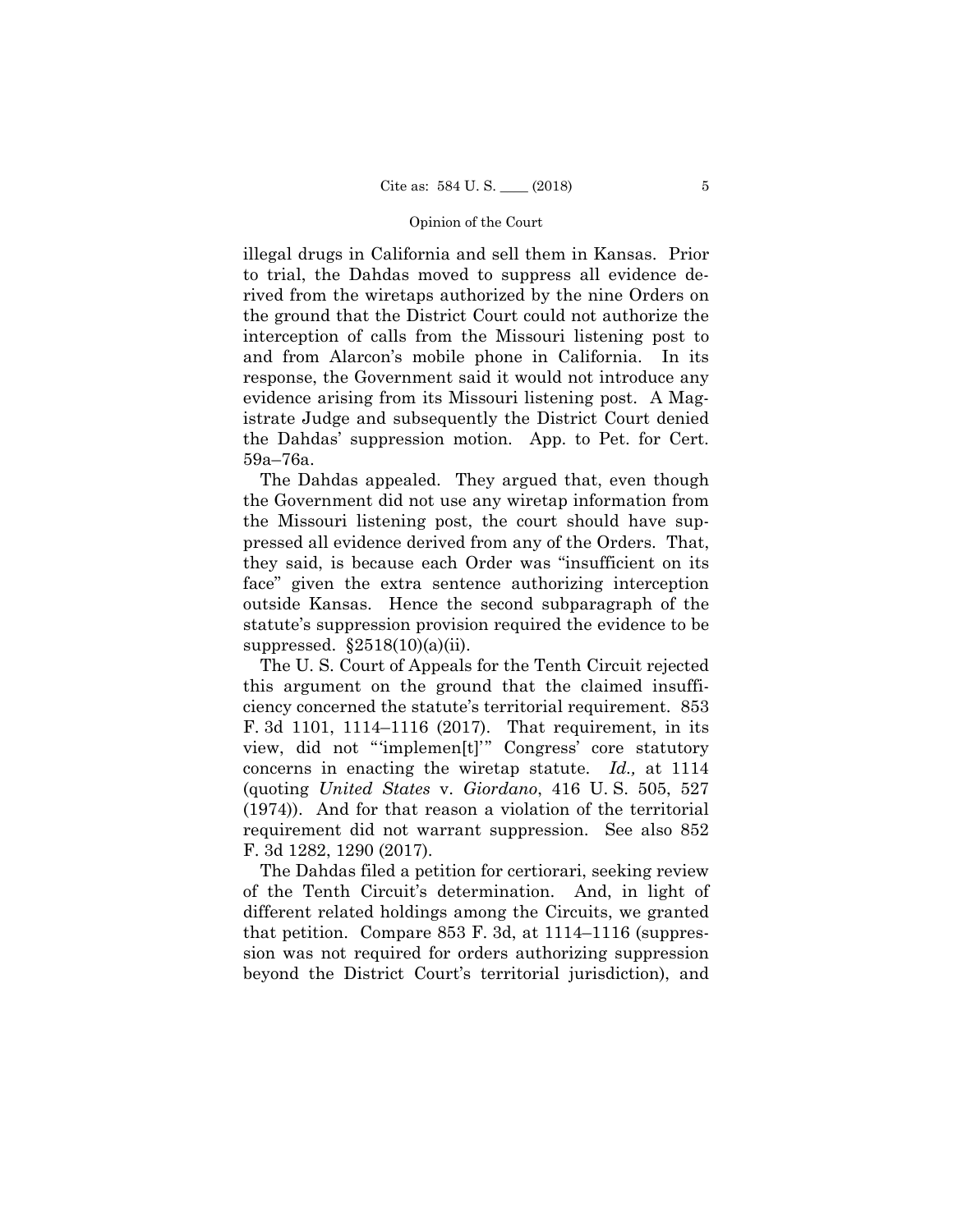*Adams* v. *Lankford*, 788 F. 2d 1493, 1500 (CA11 1986) (same), with *United States* v. *Glover*, 736 F. 3d 509, 515 (CADC 2013) (suppression required for territorial defect).

## II A

The question before us concerns the interpretation of the suppression provision's second subparagraph, which requires suppression where a wiretap order is "insufficient on its face."  $\S 2518(10)(a)(ii)$ . The Dahdas ask us to read subparagraph (ii) as applying to any legal defect that appears within the four corners of the order. The Government replies that the Dahdas' approach would require suppression of evidence of serious criminal behavior due to the most minor of technical failures, including those that have little or no relation to any statutory objective.

The Tenth Circuit, agreeing with the Government, held that subparagraph (ii) applies only where the "insufficiency" constitutes an order's failure to satisfy a "'statutory requiremen[t] that directly and substantially implement[s] the congressional intention to limit the use of intercept procedures to those situations clearly calling for the employment of this extraordinary investigative device.'" 853 F. 3d, at 1114 (quoting *Giordano*, *supra*, at 527; second alteration in original). The court identified two such core concerns—"'(1) protecting the privacy of wire and oral communications, and (2) delineating on a uniform basis the circumstances and conditions under which the interception of wire and oral communications may be authorized'"—and concluded that neither applies to the statute's territorial limitation. 853 F. 3d, at 1114 (quoting S. Rep. No. 90–1097, p. 66 (1986)).

 in *United States* v. *Giordano*, *supra,* at 527. But *Giordano* Like the Dahdas, we believe that the Tenth Circuit's interpretation of this provision is too narrow. The Tenth Circuit took the test it applied from this Court's decision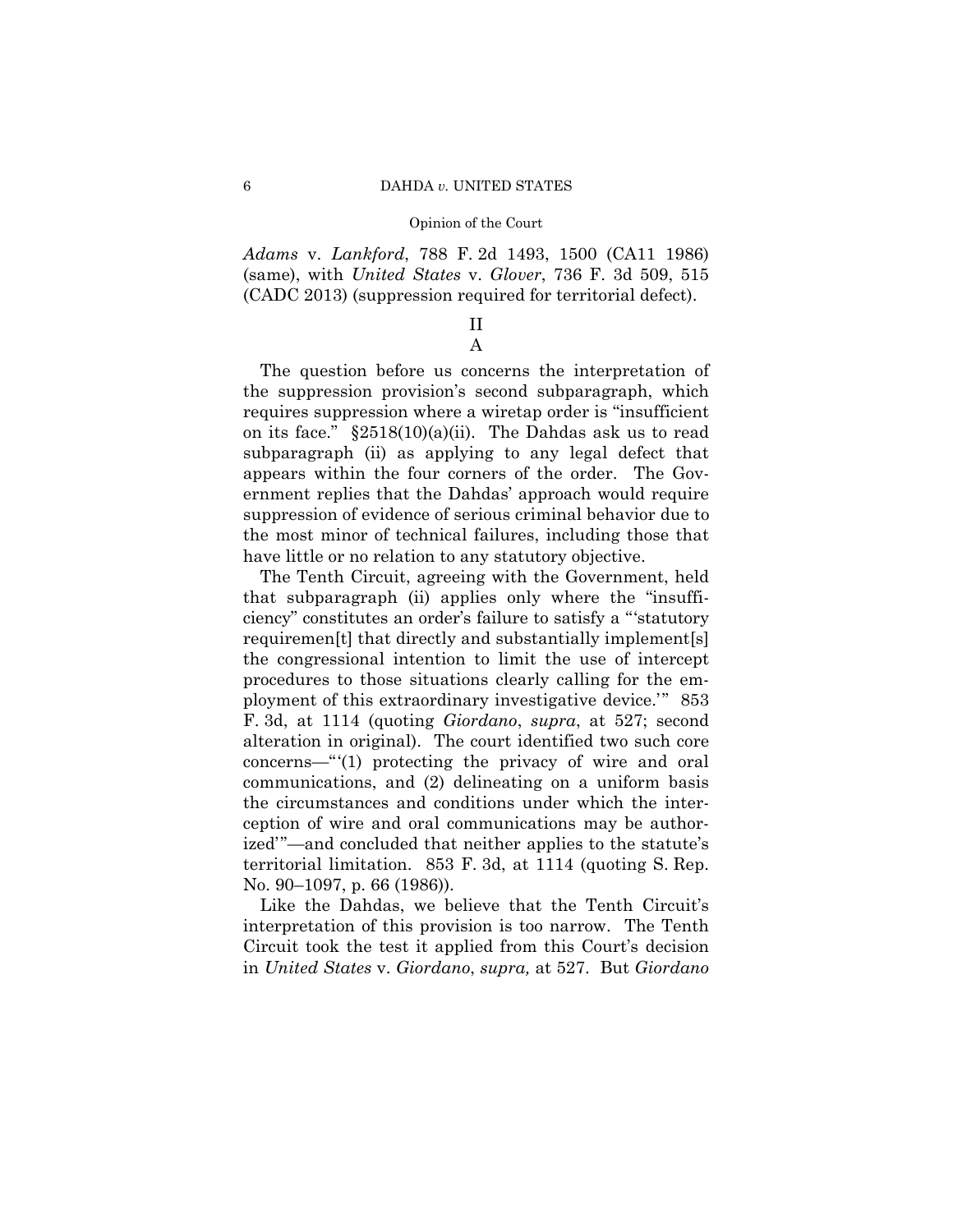involved a different provision. Keep in mind that the statute sets forth three grounds for suppression:

"(i) the communication was unlawfully intercepted;

"(ii) the order of . . . approval under which it was intercepted is insufficient on its face; or

"(iii) the interception was not made in conformity with the order of authorization or approval."  $§2518(10)(a)$ .

*Giordano* focused not, as here, on the second subparagraph but on the first subparagraph, which calls for the suppression of "unlawfully intercepted" communications.

In *Giordano*, a criminal defendant sought suppression of wiretap-gathered information on the ground that the wiretap application was unlawfully authorized. 416 U.S., at 525. A provision of the wiretap statute that has since been amended required an application to be approved by either the Attorney General or a designated Assistant Attorney General. See 18 U. S. C. §2516(1) (1970 ed.). But, in Giordano's case, an executive assistant to the Assistant Attorney General—not the Assistant Attorney General himself—had approved the application. 416 U. S., at 510.

The Government argued that this statutory violation did not violate the first subparagraph, *i.e.,* it did not lead to an "unlawfu[l] intercept[ion]," 18 U. S. C. §2518(10)(a)(i), because that subparagraph covers only violations of the Constitution, not statutes. *Giordano*, 416 U. S., at 525– 526. Otherwise, the Government added, subparagraphs (ii) and (iii)—which clearly cover some statutory violations—would be superfluous. *Id.,* at 526. But this Court held that the first subparagraph *did* cover certain statutory violations, namely, violations of those statutory provisions that "implemented" the wiretap-related congressional concerns the Tenth Circuit mentioned in its opinion. *Id.,* at 527. So construed, the suppression provision left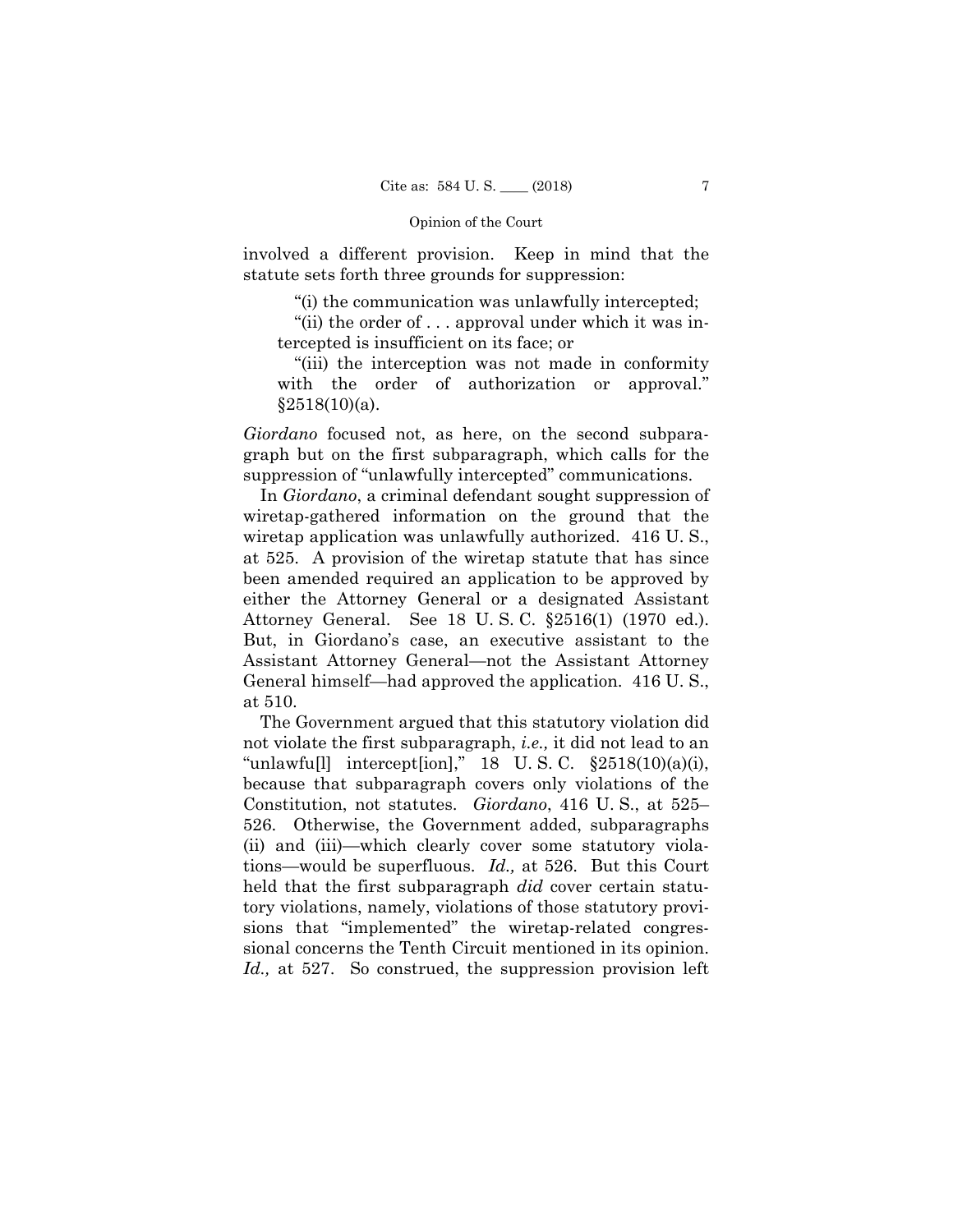room for the second and third subparagraphs to have separate legal force. The Court went on to hold that a violation of the approval-by-the-Attorney-General provision implicated Congress' core concerns. Subparagraph (i) thus covered that particular statutory provision. And, finding the provision violated, it ordered the wiretap evidence suppressed. *Id.,* at 527–528.

 concerns" requirement. The statute means what it says. Here, by contrast, we focus upon subparagraph (ii), which requires suppression when an order is facially insufficient. And in respect to this subparagraph, we can find no good reason for applying *Giordano*'s test. The underlying point of *Giordano*'s limitation was to help give independent meaning to each of  $\S2518(10)(a)$ 's subparagraphs. It thus makes little sense to extend the core concerns test to subparagraph (ii) as well. Doing so would "actually treat that subparagraph as 'surplusage' precisely what [this] Court tried to avoid in *Giordano*." *Glover*, 736 F. 3d, at 514. We consequently conclude that subparagraph (ii) does not contain a *Giordano-*like "core That is to say, subparagraph (ii) applies where an order is "insufficient on its face."  $\S 2518(10)(a)(ii)$ .

B

Although we believe the Tenth Circuit erred in applying *Giordano*'s core concerns test to subparagraph (ii), we cannot fully endorse the Dahdas' reading of the statute either. In our view, subparagraph (ii) does not cover each and every error that appears in an otherwise sufficient order. It is clear that subparagraph (ii) covers at least an order's failure to include information that §2518(4) specifically requires the order to contain. See  $\S$ §2518(4)(a)–(e) (requiring an order to specify, *e.g.,* the "identity of the person, if known, whose communications are to be intercepted," "a particular description of the type of communication sought to be intercepted, and a statement of the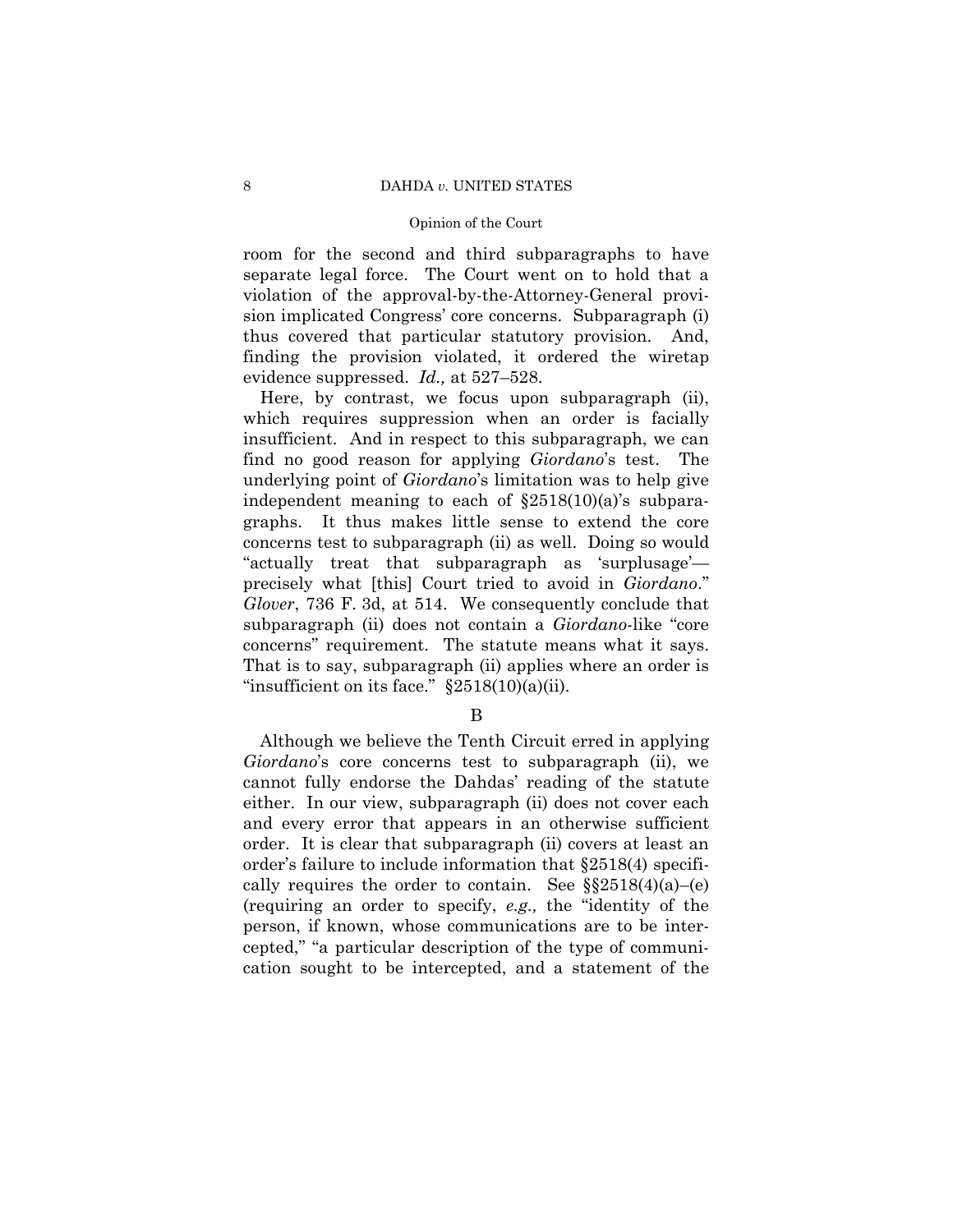particular offense to which it relates"); Brief for United States 17. An order lacking that information would deviate from the uniform authorizing requirements that Congress explicitly set forth, while also falling literally within the phrase "insufficient on its face."

But the Dahdas would have us go further and conclude that any defect that may appear on an order's face would render it insufficient. The lower courts in various contexts have debated just which kinds of defects subparagraph (ii) covers. See, *e.g., United States* v. *Moore*, 41 F. 3d 370, 375–376 (CA8 1994) (order missing judge's signature); *United States* v. *Joseph*, 519 F. 2d 1068, 1070 (CA5 1975) (order identifying the wrong Government official as authorizing the application); *United States* v. *Vigi*, 515 F. 2d 290, 293 (CA6 1975) (same). We need not, however, resolve the questions that these many different cases raise. We need only determine whether the defects in the Orders before us render them "insufficient." We conclude that they do not.

We rest that conclusion upon an argument that the Government did not make below but which it did set forth in its response to the petition for certiorari and at the beginning of its brief on the merits. That argument is closely related to the arguments the Government did make below. It has been fully briefed by both sides. And as we may "affir[m]" a lower court judgment "on any ground permitted by the law and the record," *Murr* v. *Wisconsin*, 582 U.S.  $\_\_\_\_\_\_\_\_\_\_$  (2017) (slip op., at 19), we see little to be gained by remanding this litigation for further consideration.

The argument is simply this: Subparagraph (ii) refers to an order that is "insufficient on its face." An order is "insufficient" insofar as it is "deficient" or "lacking in what is necessary or requisite." 5 Oxford English Dictionary 359 (1933); accord, Webster's New International Dictionary 1288 (2d ed. 1957). And, looking, as the Dahdas urge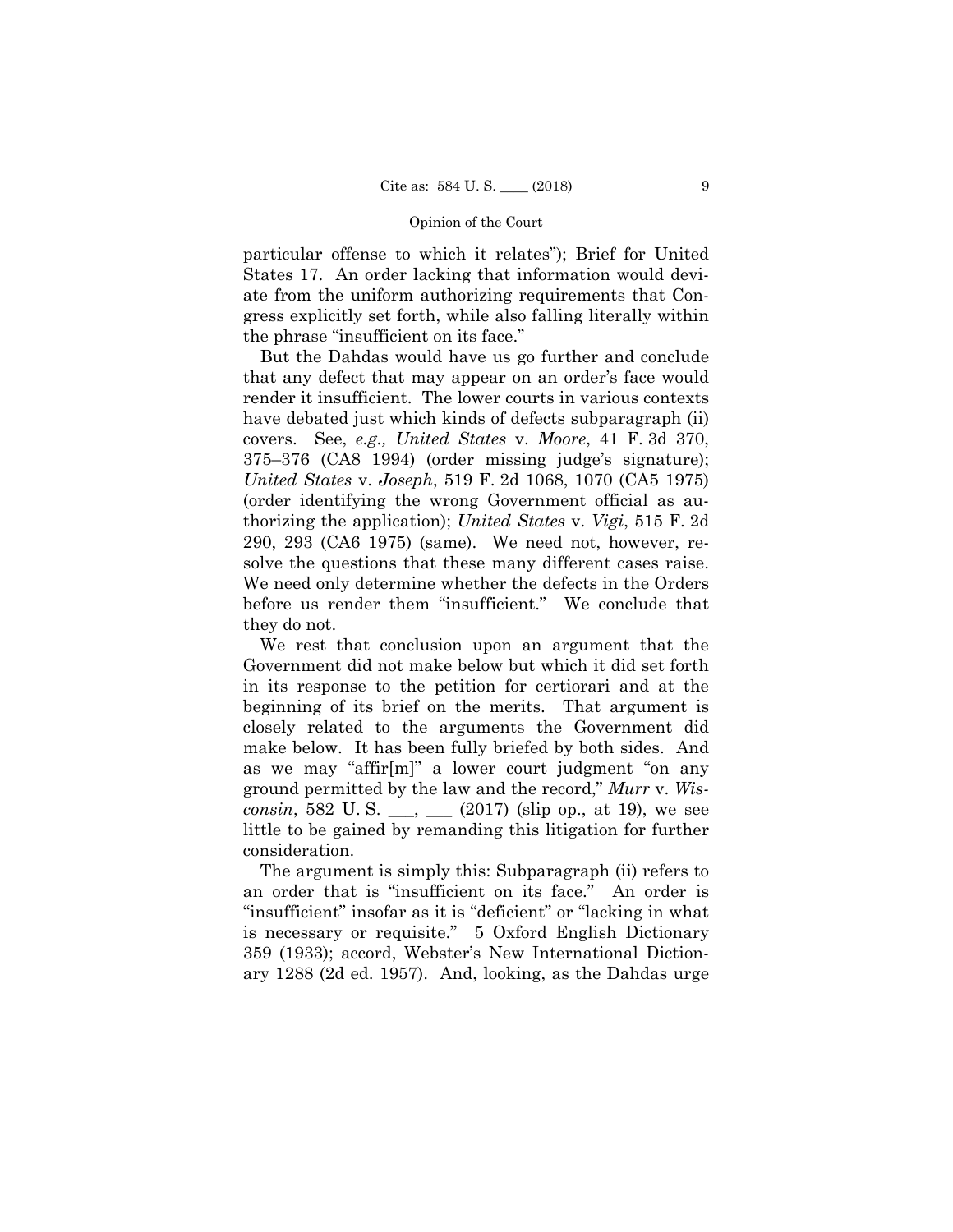#### 10 DAHDA *v.* UNITED STATES

## Opinion of the Court

us to do, at "the four corners of the order itself," Reply Brief 4, we cannot find any respect in which the Orders are deficient or lacking in anything necessary or requisite.

The Orders do contain a defect, namely, the sentence authorizing interception outside Kansas, which we set forth above. See *supra,* at 4. But not every defect results in an insufficiency. In that sentence, the District Court "further" ordered that interception may take place "outside the territorial jurisdiction of the court." App. 97. The sentence is without legal effect because, as the parties agree, the Orders could not legally authorize a wiretap outside the District Court's "territorial jurisdiction." But, more importantly, the sentence itself is surplus. Its presence is not connected to any other relevant part of the Orders. Were we to remove the sentence from the Orders, they would then properly authorize wiretaps within the authorizing court's territorial jurisdiction. As we discussed above, a listening post within the court's territorial jurisdiction could lawfully intercept communications made to or from telephones located within Kansas or outside Kansas. See *supra*, at 3. Consequently, every wiretap that produced evidence introduced at the Dahdas' trial was properly authorized under the statute.

The Dahdas argue that, without the offending sentence, the Orders are "insufficient" because they then do not specifically list the territorial area where they could lawfully take effect. Reply Brief 6. The Orders, however, clearly set forth the authorizing judge's territorial jurisdiction: the "District of Kansas." See App. 100. And the statute itself presumptively limits every Order's scope to the issuing court's territorial jurisdiction. See §2518(3). We consequently fail to see how the additional language here at issue could render the Orders facially insufficient.

The Dahdas add that interpreting the term "insufficient" as we have just done will produce "bizarre results." Reply Brief 5. They claim that, under the Government's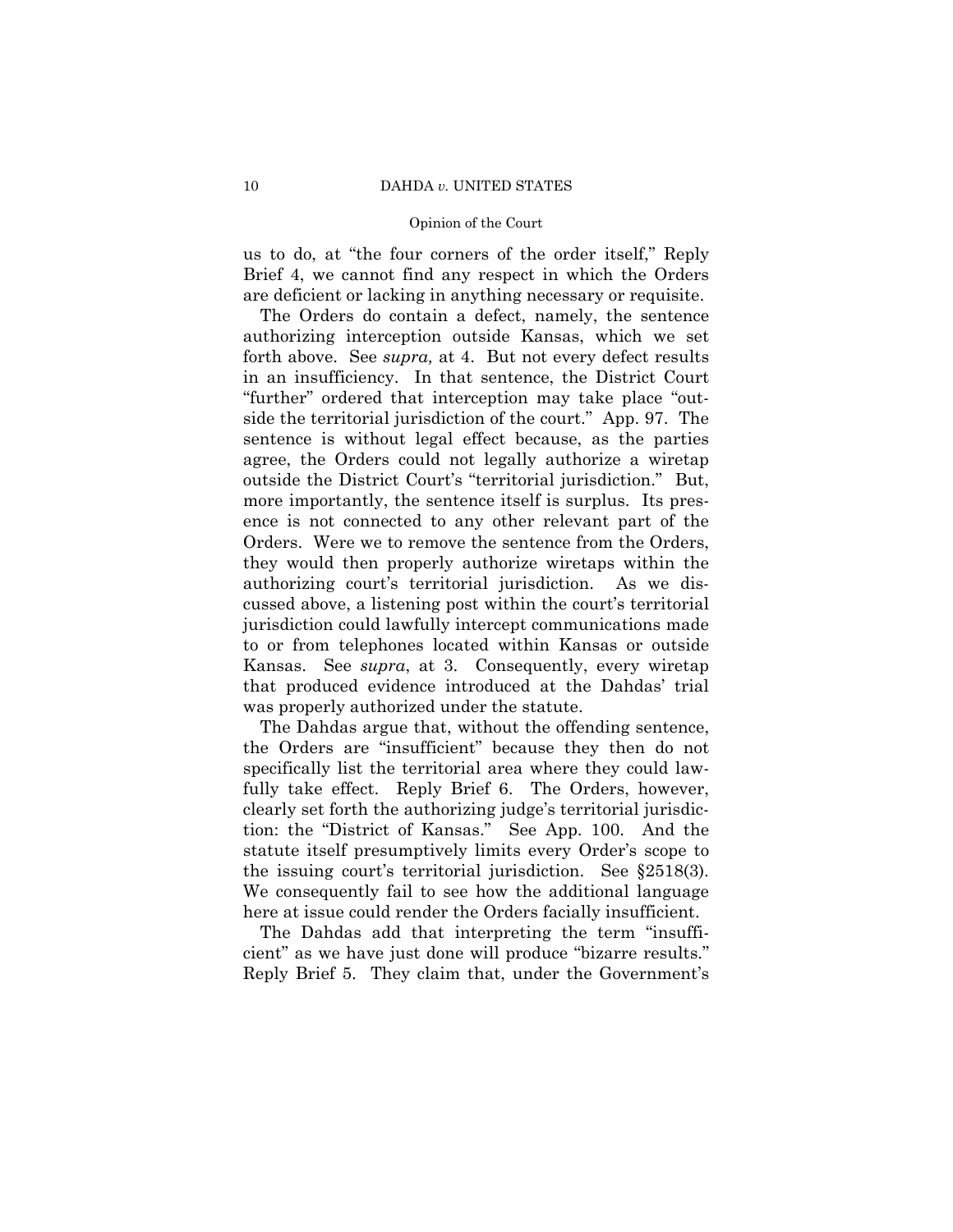raise problems that the language at issue here does not. provision the order would not contain any time limit at all. logic, an order authorizing interception for 180 days would not be facially insufficient even though the wiretap statute expressly limits the maximum duration of a wiretap order to 30 days. §2518(5). To be sure, a 180-day order may On the one hand, it may be argued that such an order would be facially insufficient because without the 180-day See §2518(4)(e). On the other hand, one might argue that such an order merely would be overly broad—not facially insufficient—and that suppression would be warranted only for those communications unlawfully intercepted after 30 days. See §2518(10)(a)(i).

Regardless, we need not now address the Dahdas' 180 day hypothetical. It is enough to say that the problems that may be associated with such an order are not present in this litigation. Here, the Orders would have been sufficient even if they lacked the language authorizing interception outside Kansas. And the Dahdas cannot seek suppression under subparagraph (i) given that the unlawfully intercepted communications from the Missouri listening post were not introduced at trial.

Our interpretation of subparagraph (ii) makes sense of the suppression provision as a whole. Where the Government's use of a wiretap is unconstitutional or violates a statutory provision that reflects Congress' core concerns, an aggrieved person may suppress improperly acquired evidence under subparagraph (i) (as "unlawfully intercepted," see *Giordano*, 416 U. S., at 527). Where an order lacks information that the wiretap statute requires it to include, an aggrieved person may suppress the fruits of the order under subparagraph (ii) (as "insufficient on its face"). And where the Government fails to comply with conditions set forth in the authorizing order, an aggrieved person may suppress its fruits under subparagraph (iii) (as an "interception . . . not made in conformity with the